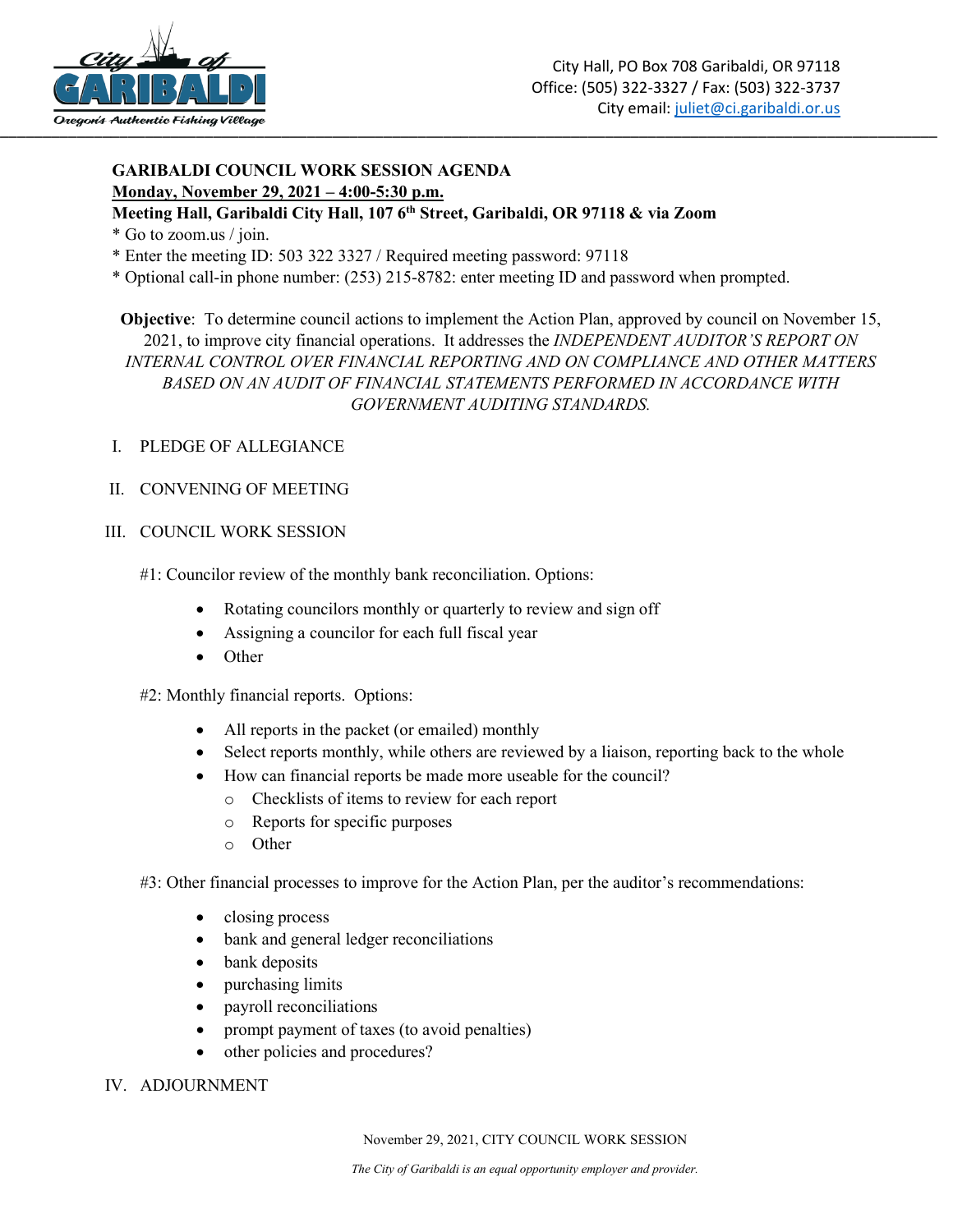

BEST PRACTICES

# **Policies and Procedures Documentation**

Document accounting policies and procedures, have an appropriate level of management and authority, and documentation of policies and procedures should be readily available to all employees.

Communication is one of the elements of, and an essential component of, a comprehensive framework of internal control.[1] One method of communication that is particularly effective for controls over accounting and financial reporting is the formal documentation of financial and accounting policies[2] and procedures. A well-designed and properly maintained system of documenting financial and accounting policies and procedures enhances both accountability and consistency. The resulting documentation can also serve as a useful training tool for staff.

**GFOA recommends that every government should document its financial and accounting policies and procedures. Traditionally, such documentation has taken the form of a financial and accounting policies and procedures manual. The policies and procedures manual should be in a searchable, electronic format and available on the employee portal or intranet site. To reduce the level of fraud risk, GFOA recommends that this manual should not be posted on the entity's external website.**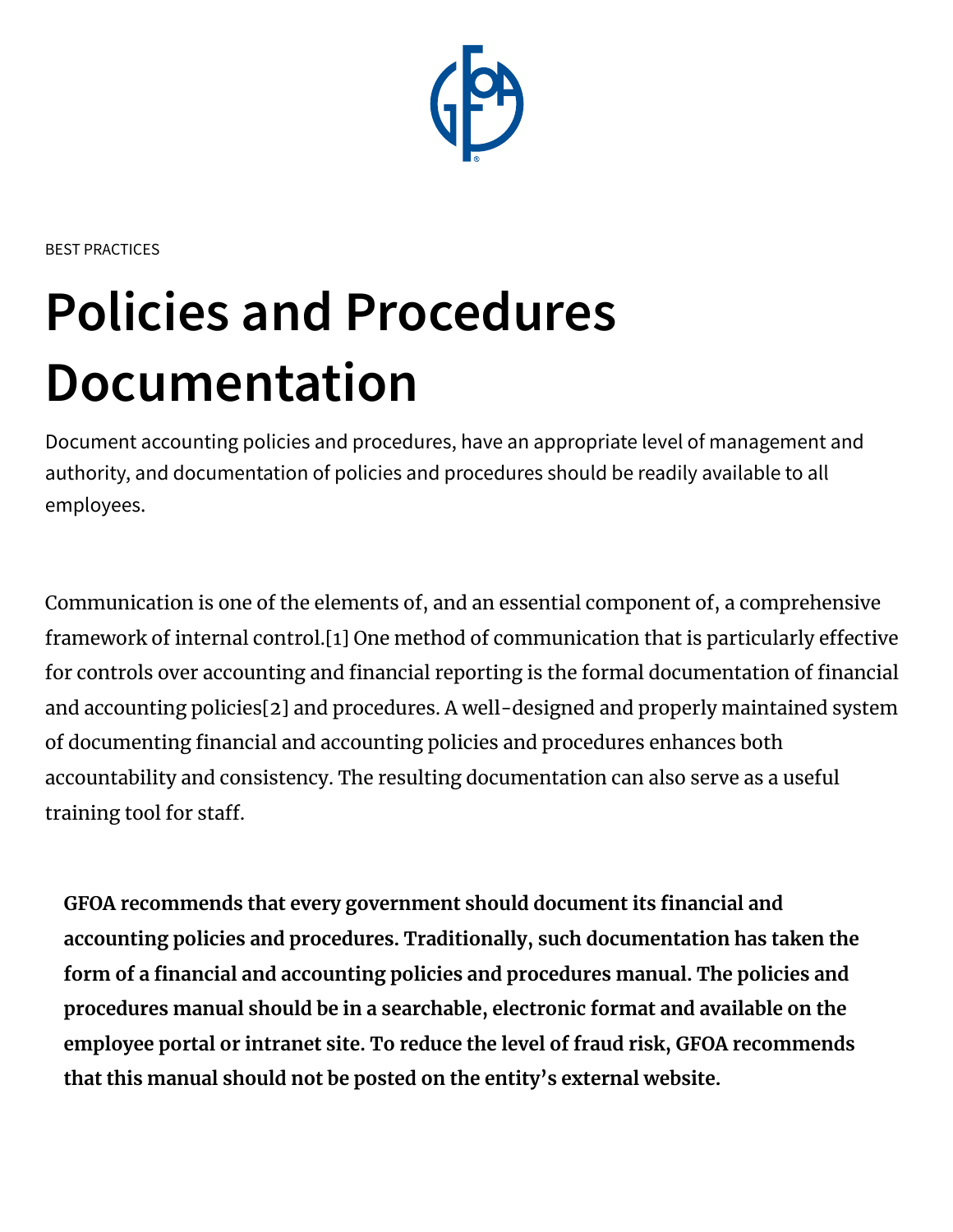An appropriate level of management should openly promote accounting policies and procedures to emphasize their importance and authority. The documentation of financial and accounting policies and procedures should be evaluated annually and updated periodically, at least every three years, according to a predetermined schedule. Changes in policies and procedures that occur between these periodic reviews should be updated in the documentation promptly as they occur. Governments should also update any related internal control documentation associated with the updated policy and procedure. For example, if a procedure related to cash disbursements is changed, the internal control documentation for cash disbursement should be updated accordingly. An employee who is knowledgeable about and has the responsibility for oversight of the government's procedures and internal controls should be assigned the duty of overseeing this process.1 Management is responsible for ensuring that this duty is performed consistently, and an audit committee or governing body should oversee management's administration of the government's internal control system.

The published version of the financial and accounting policies and procedures should be readily available to all employees who need it and contain the following information:

- A date stamp to inform the user the last time the item was updated.
- A list of key control activities and delineation between authority and responsibility of all employees, especially the authority to authorize transactions and the responsibility for the safekeeping of assets and records.
- A description of which employees (by title, as well as the identity of incumbents) are assigned to perform which procedures.
- A reference to the board policy the procedure supports.
- A practical, step-by-step explanation of how procedures should be performed rather than descriptions of controls that are vague or stated in an idealized form.
- Written as directly and succinctly as possible. Highly detailed step-by-step instructions, while necessary for employees to perform their job assignments, should not be included in the policies and procedures manual.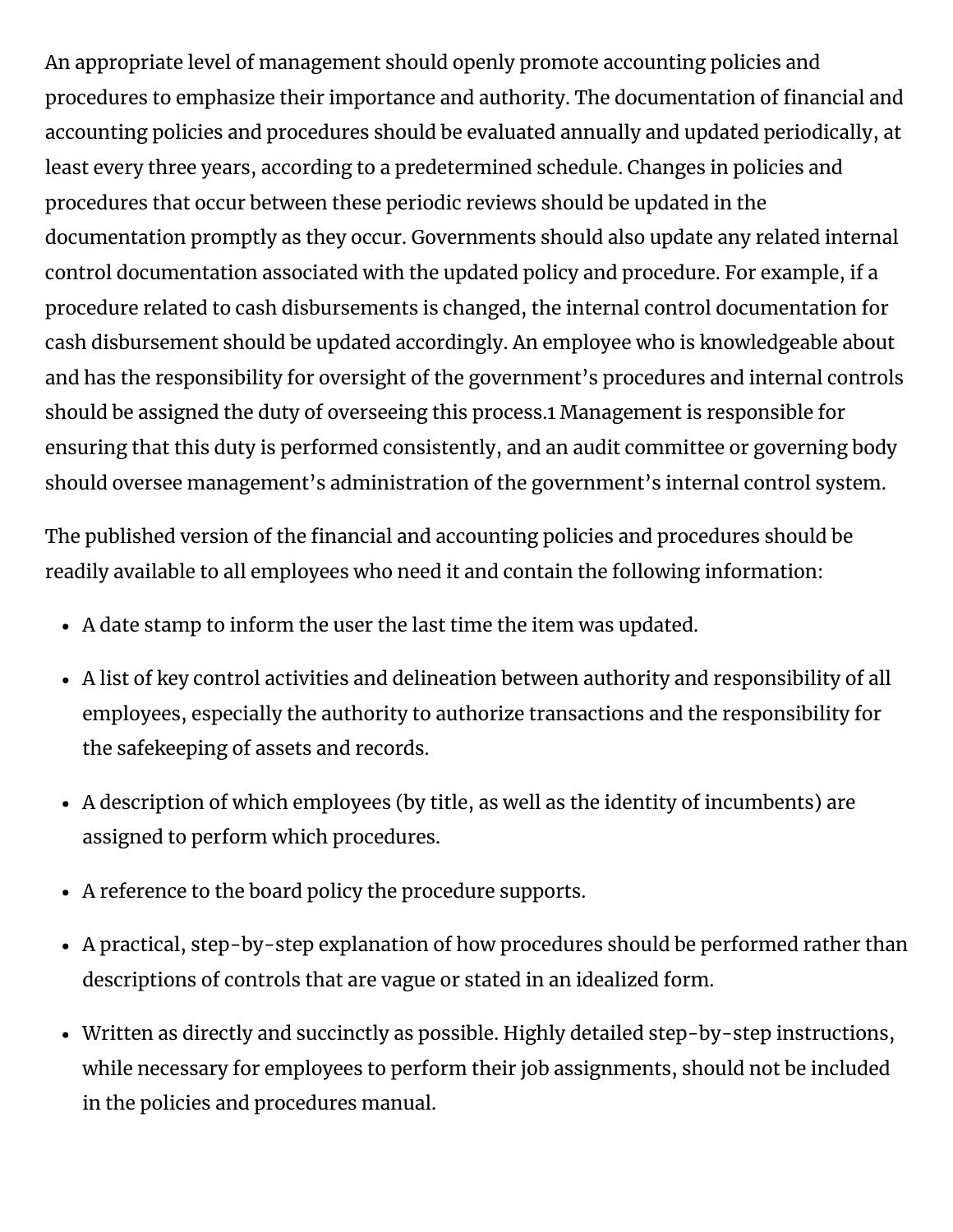- Explain the design and purpose of control-related procedures to increase employee understanding of and support for controls.
	- 1. See GFOA's best practice Internal Control [Framework.](https://www.gfoa.org/materials/internal-control-framework)
	- 2. Including but not limited to accounts receivable, accounts payable, payroll, procurement, information technology, treasury, and debt management.
	- 3. If a group of employees are assigned to oversee this process, one employee should be ultimately responsible.

**Board approval date:** Friday, October 1, 2021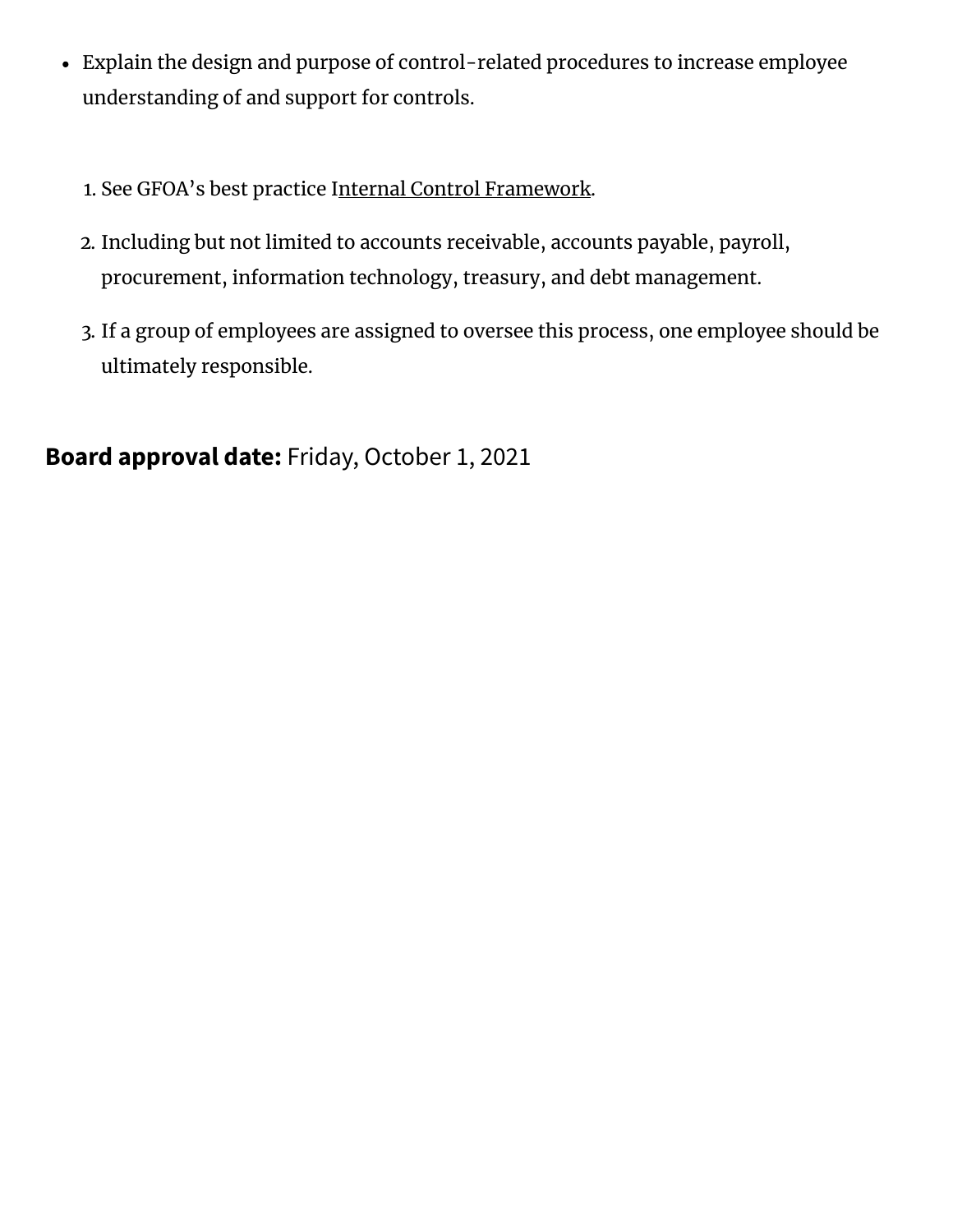

BEST PRACTICES

## **Internal Control Environment**

Governments should demonstrate a commitment to the framework, assume responsibility for overseeing internal control, develop organization structures and accountability, commit to attracting and retaining competent employees, and hold individuals accountable.

In its Establishing <sup>a</sup> Comprehensive Framework for Internal Control (Framework) best practice, GFOA recommended that state, provincial, and local governments adopt the Committee of Sponsoring Organizations' (COSO) Internal Control—Integrated Framework (2013) as their conceptual basis for designing, implementing, operating, and evaluating internal control so as to provide reasonable assurance that they are achieving their operational, reporting, and compliance objectives. To support governments' efforts in this area, GFOA is developing best practices that explain how to implement each of the five components of that framework. This best practice focuses on the first of those five components, the control environment, which the COSO has defined as a set of standards, processes, and structures that provide the basis for carrying out internal control.

**GFOA recommends that governments do all of the following to establish a strong internal control environment:**

[1](https://gfoa.prod.acquia-sites.com/internal-control-environment#anchor1). The governing body, 1 upper level management, and all levels of staff throughout the organization should demonstrate a commitment to the framework, as follows:Officially adopt the framework (governing body);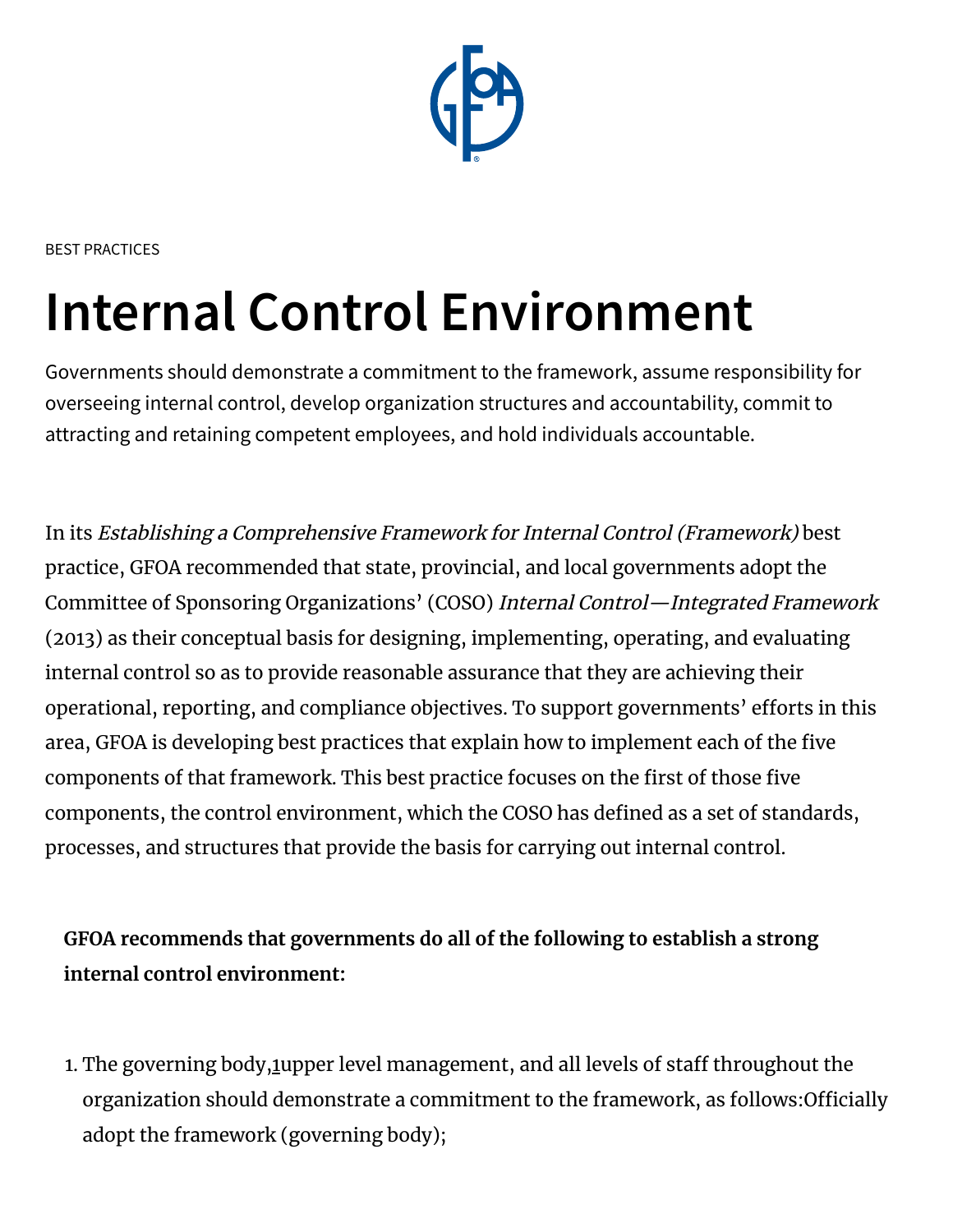- a. Adopt a policy to incorporate the implementation, maintenance, and updating of the framework into the government's strategic goals (governing body);
- b. Develop standards of conduct for employees and provide training on those standards;
- c. Require management and employees to sign a statement that they will follow the standards of conduct and to reaffirm that commitment periodically; and
- d. Include compliance with standards of conduct as part of employee evaluations to ensure accountability.
- 2. The governing body should assume responsibility for overseeing internal control by:
	- a. Actively overseeing management's development and implementation of the framework;
	- b. Actively monitoring the performance of the framework;
	- c. Obtaining training about the nature and purpose of internal control sufficient to allow members of the governing body to meaningfully perform their oversight function with the assistance of an expert;
	- d. Obtaining expert advice, independent of management, to help it perform its oversight function if no member of the audit committee possesses that expertise;
	- e. Establishing an audit committee made up of members of the governing body;
	- f. Documenting that it has reviewed the framework and its updates;
	- g. Approving significant control-related policies; and
	- h. Determining how often policies and procedures need to be reviewed, reaffirmed, and updated.
- 3. Management should develop organizational structures and ensure staff accountability by:
	- a. Creating a formal organizational chart for both the government as a whole and for each of its departments;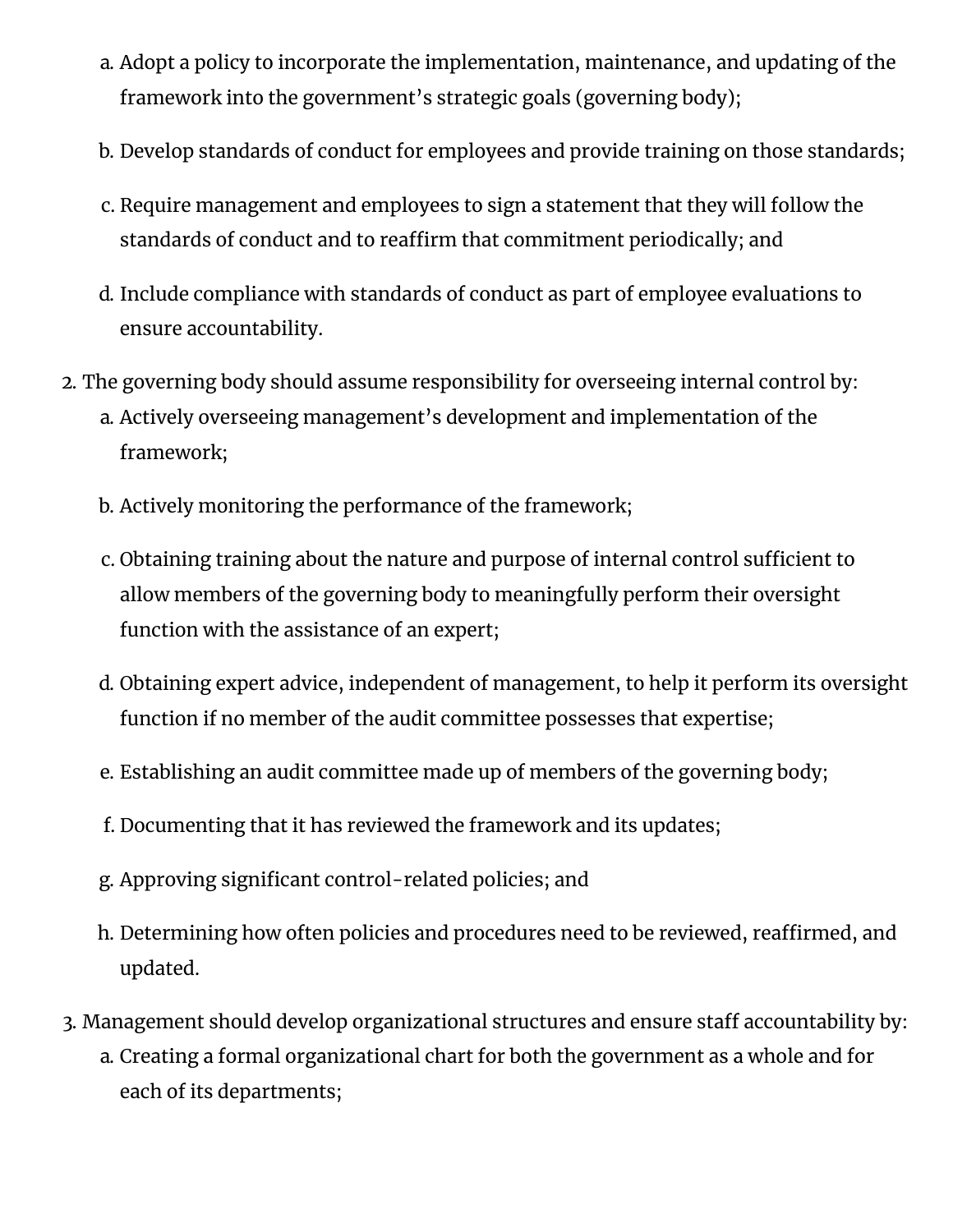- b. Requiring written procedures for important government processes (for example, payroll);
- c. Developing flowcharts of each significant process;
- d. Maintaining electronic copies of process flowcharts to facilitate updating;
- e. Identifying responsibilities for workflow approvals in their systems; and
- f. Making sure systems incorporate compensating controls.
- 4. Governments should commit to attracting and retaining competent employees by: a. Developing comprehensive job descriptions;
	- b. Ensuring that hiring panels include experts in the desired skill sets;
	- c. Providing opportunities for employees to gain continuing professional education to stay current in their field;
	- d. Encouraging membership in professional organizations to develop networking;
	- e. Supporting the development of succession planning;
	- f. Cross-training staff;
	- g. Thoroughly documenting the responsibilities of each position and appropriate processes for succession planning;
	- h. Providing managerial training, in addition to technical training, for staff members who will be promoted;
	- i. Requiring that supervisors give staff members hands-on training on key responsibilities; and
	- j. Developing an ongoing mentoring program to enhance employees' skills.
- 5. Governments should hold individuals accountable for their internal control responsibilities by:
	- a. Preparing comprehensive, fact-based performance appraisals;